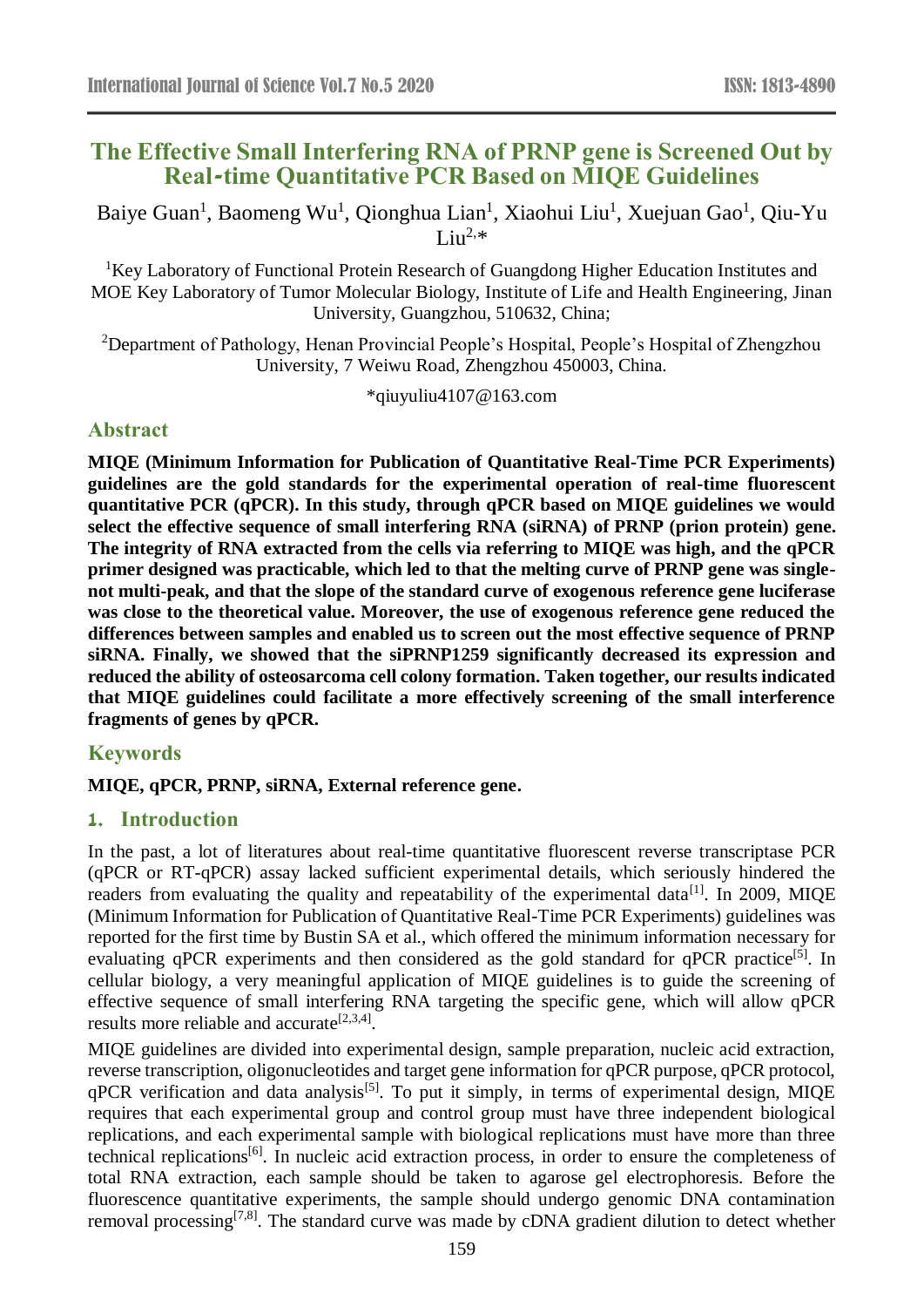the amplification efficiency of the target primers, internal reference gene or external reference gene was between 90-110%, whether the fusion curve was multi-peak, and the single peak of the dissolution curve was usually the performance of primers' specific amplification<sup>[9,10,11]</sup>. In most cases, the reference gene is the housekeping gene. However, it is not accurate to use the housekeping gene as a reference gene without proving that the target gene has no relationship with the housekeping gene, so the use of external reference genes for qPCR has become an increasingly reliable experimental method $^{[12,13]}$ .

Prions are divided into PRNP and PRND, which are mainly involved in neurodegenerative spongiform diseases [14], have been recently confirmed to be involved in anti-apoptosis and closely related to tumorigenicity, proliferation and metastasis<sup>[15,16]</sup>. The expression level of PRNP (the gene encoding PrPc) may have prognostic value for colorectal cancer. In addition, it has been recently found that this gene is overexpressed in osteosarcoma, which may play a role in promoting the growth and proliferation of osteosarcoma cells<sup>[14]</sup>. Overexpression of PrPc (PRNP) is a prognostic marker for disease recurrence and may become a new target for anticancer therapy<sup>[17]</sup>. Another prion protein, PRND, found mainly in the testes, is a membrane glycosylphosphatidylinositol immobilized glycoprotein. PRND gene encodes about 20 kbp bases downstream of the prion gene on chromosome 20, similar to prion proteins in biochemistry and structure<sup>[18]</sup>.

In this study, MIQE standards were used to guide the screening of effective siRNA of PRNP gene by

qPCR and we identified that siPRNP 1259 significantly decreased the expression of PRNP.

## **2. Materials and Methods**

## **2.1 Cell culture and siRNA transfection**

Cells were cultured in humidified chambers at 5% CO2 and 37°C. U2-OS (ATCC) cell lines were grown in McCoy's 5A Modified Media Formulation (Sigma, USA) supplemented with 10% fetal bovine serum(Gibco, USA), the PRNP siRNA (GenePharma, Su Zhou, China) were transfected into cells with Lipofectamine 3000 (Invitrogen, Carlsbad, USA) according to the manufacturer's instructions. The sequences of PRNA siRNA were shown as below:

PRNP781 sence : 5'CAUCAUACAUUUCGGCAGUTT 3'

PRNP781 antisence: 5'ACUGCCGAAAUGUAUGAUGTT 3'

PRNP 902 sence: 5'GACUGCGUCAAUAUCACAATT 3'

PRNP902 antisence: 5'UUGUGAUAUUGACGCAGUCTT 3'

PRNP1259 sence: 5'CAAUACCCUUGGCACUGAUTT 3'

PRNP1259 antisence: 5'AUCAGUGCCAAGGGUAUUGTT 3'

PCR primers for external reference genes:

luciferase forward:

5'AAATTAATACGACTCACTATAGGGATGGAAGACGCCAAAAACATAAAG 3' luciferase reverse:

5'TTTTTTTTTTTTTTTTTTTTTTTTTTTTTTACTCGAGTTTGGACTTTCCGC 3' PCR system:

| Component              | Amount       |  |
|------------------------|--------------|--|
| Template plasmid       | $200$ ng     |  |
| Primer forward         | $1 \mu L$    |  |
| Primer reverse         | $1 \mu L$    |  |
| Primer Master Mix (2x) | $25 \mu L$   |  |
| ddH <sub>2</sub> O     | Add to 50 µL |  |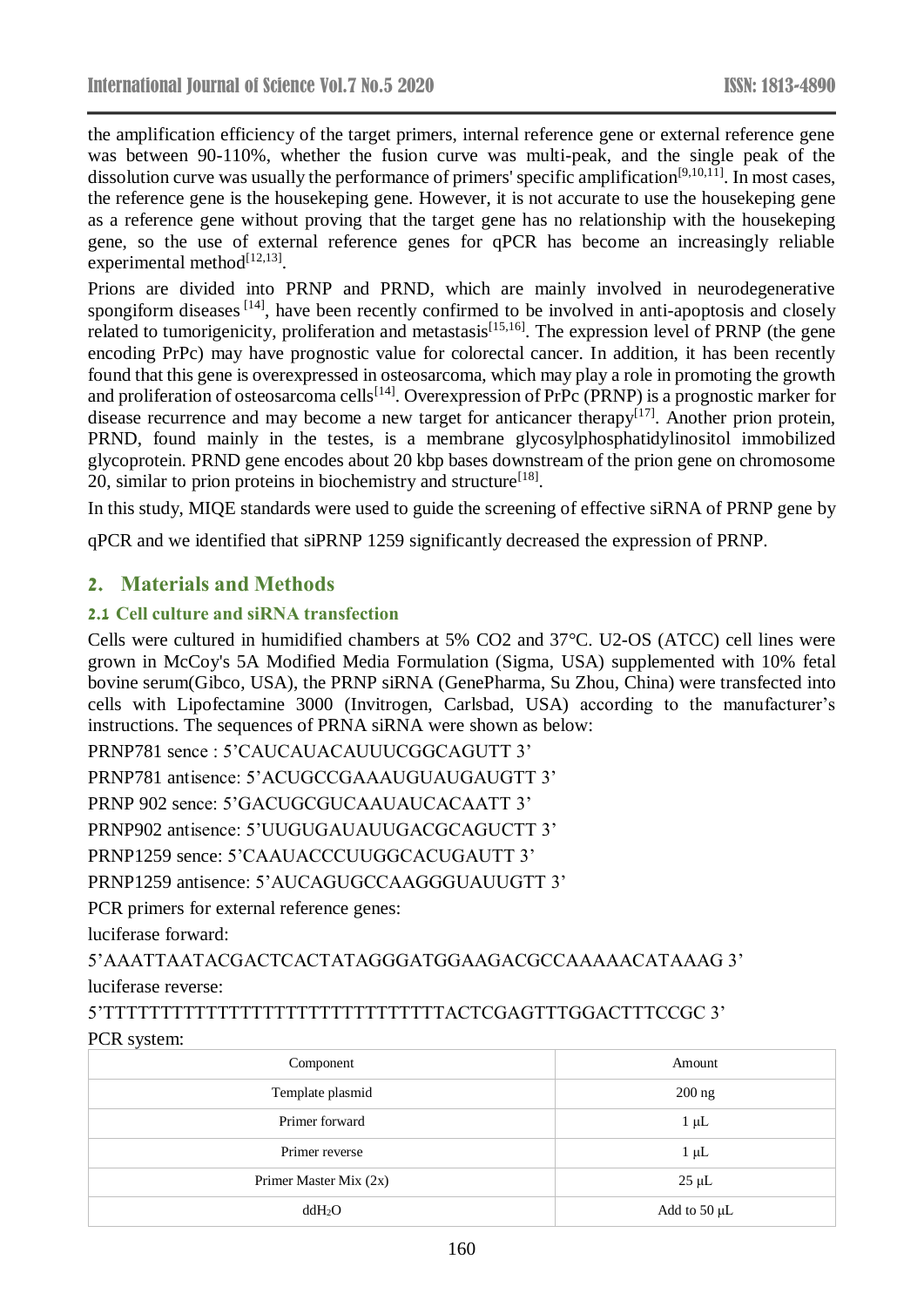| Temperature    | <u>- - </u><br>Time | Cycle |
|----------------|---------------------|-------|
| $95^{\circ}$ C | 5 min               |       |
| $95^{\circ}$ C | $30 \text{ sec}$    |       |
| $60^{\circ}$ C | $30 \text{ sec}$    | 35    |
| $72^{\circ}$ C | $30 \text{ sec}$    |       |
| $72^{\circ}$ C | 5 min               |       |

#### And then, PCR reactions were following procedure:

### **2.2 Gradient dilution of cDNA template to make standard curve**

After removing genome contamination, the RNA samples were reversely transcribed into cDNA, and the reverse transcriptional system was 20 μL. Then we took four 0.5 mL EP tubes, marked them as 0.1, 0.01, 0.001, 0.0001 respectively and added 18 μL ddH2O into them. Next, we transferred 2 μL undiluted cDNA sample to 0.1 tube for 10 fold dilution, took 2 uL 0.1-fold cDNA sample to 0.01 EP tube for another 10 fold dilution, successively diluted the undiluted cDNA sample into 5 gradients of 1, 0.1, 0.01, 0.001 and 0.0001. The CT values of target gene and reference gene in the samples with these 5 gradients were detected by qPCR, and the standard curves were made. The standard amplification efficiency of qPCR was 100%, and the slope of the standard curve was -3.4.

#### **2.3 qPCR**

Total RNA was isolated from the above cells using TRIzol® reagent (TransGen, Bei Jing, China). RNA integrity was detected using agarose gel electrostatin. DNaseI was used to remove genomic contamination prior to reverse transcription. Complementary DNA was prepared with 1 μg of total RNA for mRNA quantification using TransScript® One-Step gDNA Removal and cDNA Synthesis SuperMix Kit (TransGen, China). RNA expression was measured by Stepone plus (ABI, USA) and SYBR® Green (TOYOBO, Japan). The primers were purchased from TSINGKE Company (Guangzhou, China).

The qPCR primer sequences of this study were as follows: PRNP forward: 5'CGAGTAAGCCAAAAACCAACAT 3' PRNP reverse: 5'TAGTACACTTGGTTGGGGTAAC 3' GADPH forward: 5'GACAGTCAGCCGCATCTTCT 3' GADPH reverse: 5'GCGCCCAATACGACCAAATC 3' ACTB forward: 5'CACCATTGGCAATGAGCGGTTC 3' ACTB reverse: 5' AGGTCTTTGCGGATGTCCACGT 3' luciferase forward: 5'GCAGGTCTTCCCGACGATGA 3' luciferase reverse: 5'TCCTCCGCGCAACTTTTTCG 3'

#### PCR system:

| Component             | Amount       |
|-----------------------|--------------|
| Template cDNA         | $2 \mu L$    |
| Primer forward        | $1 \mu L$    |
| Primer reverse        | $1 \mu L$    |
| SYBR Green Mix $(2x)$ | $10 \mu L$   |
| $ddH2O$ (RNase Free)  | Add to 20 µL |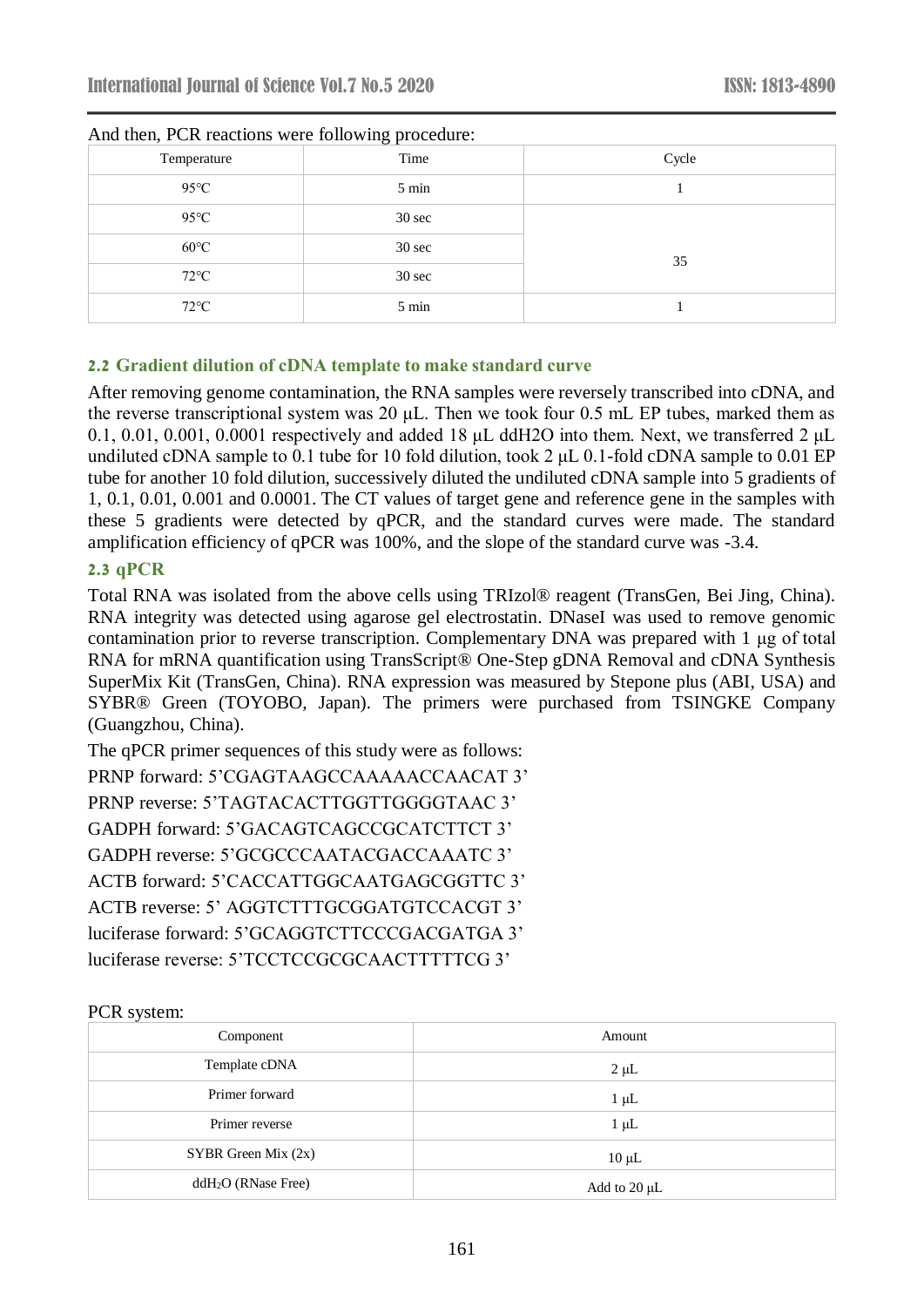| Temperature                      | Time                                                                                                                                         | Cycle |
|----------------------------------|----------------------------------------------------------------------------------------------------------------------------------------------|-------|
| $95^{\circ}$ C                   | 1 min                                                                                                                                        |       |
| $95^{\circ}$ C                   | $15 \text{ sec}$                                                                                                                             | 40    |
| $60^{\circ}$ C                   | $15 \text{ sec}$                                                                                                                             | 40    |
| $72^{\circ}$ C                   | 45 sec                                                                                                                                       | 40    |
| $55^{\circ}$ C<br>$95^{\circ}$ C | The dissolution curve section is drawn from 55 $\degree$ C, and each gradient increases by 0.3 $\degree$ C<br>until it is completed at 95°C. |       |

### Step One plus Program module:

#### **2.4 Colony formation assay**

Cells were transfected with PRNP siRNA. After 24 hours, cells were digested with trypsin and replanted at a density of  $2500$  cells/10 cm<sup>2</sup>. After 2 weeks of incubation, cells were fixed with methanol and then stained with 0.1% crystal violet. This experiment was repeated in triple.

#### **3. Results**

#### **3.1 Preparation of luciferase, the external reference gene of qPCR**

In order to improve the accuracy and reliability of qPCR experimental data, the use of exogenous reference gene, not expressed in human body, was introduced. Here, the cDNA of luciferase was supposed to be the external reference, which was amplified by PCR from a plasmid containing luciferase gene. The primers used for PCR to clone luciferase were added with T7 promoter sequence at the 5 'end and 30 A bases at the 3' end to recognize Oligo DT for reverse transcription. After a large number of luciferase cDNA were amplified by PCR, the samples were separated by DNA agarose gel electrophoresis. Then agarose gel was harvested for purification and recovery, and the luciferase cDNA were transcribed into RNA by *in vitro* transcription kit. The results of agarose gel electrophoresis showed that the linear foreign reference gene luciferase was successfully constructed (Figure 1).



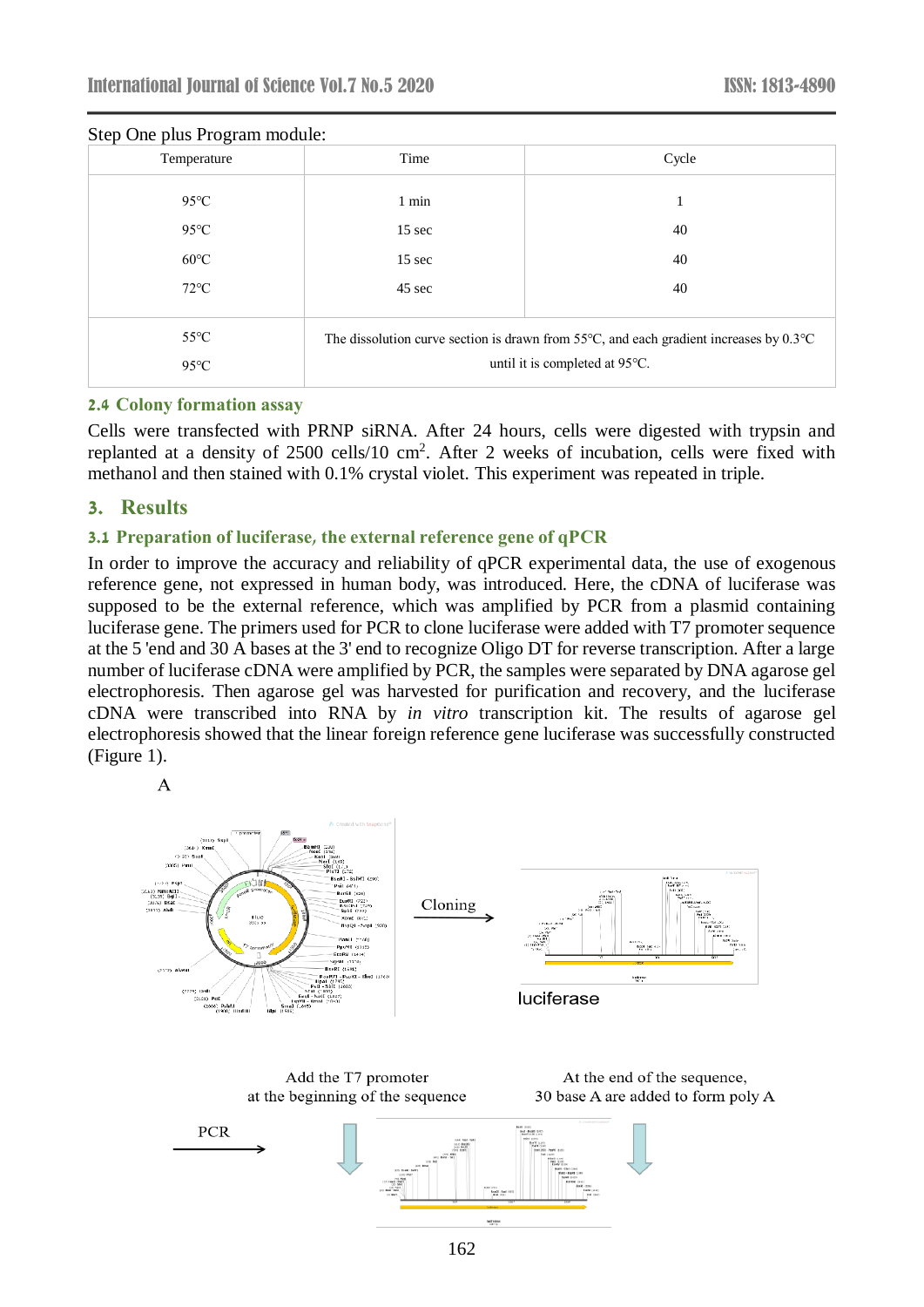

Figure 1 Preparation of exogenous reference gene luciferase

A. Flow chart of construction of exogenous reference gene luciferase. B. Electrophoretic result of

successful construction of luciferase.

#### **3.2 The RNA samples extraction based on MIQE had high integrity**

According to the MIQE, the A260/A280 ratio must be measured in a buffer with neutral pH, but if the nucleic acid is to be used for quantitative analysis, such measurement is not sufficient<sup>[5]</sup>. Therefore, it is necessary to detect the integrity of RNA samples by agarose gel electrophoresi. In order to select effective siRNA of PRNP gene, three siRNA of PRNP and their negative control were transfected into the tumor cells respectively. 48 hours later, cells were scraped from the culture dish and counted. Appropriate amount of exogenous reference RNA was added according to the proportion of 1 ng external reference RNA per 1 million cells. The total RNA was extracted by TRIzol® reagent and the quality of RNA was detected by agarose gel electrophoresis. As shown in Figure 2, there were three bands composed of 28sRNA, 18sRNA and 5sRNA/5.8sRNA in the RNA sample, and the ratio of 28sRNA to 18sRNA was 2:1. The results showed the high integrity of RNA sample extraction and no degradation.



Figure 2 The identification of the quality of total RNA by agarose gel electrophoresis

#### **3.3 High specificity of qPCR primers identified according to MIQE**

In the MIQE guidelines, qPCR primer design based on one or at most two exons of mRNA is not enough to detect the expression level of specific genes. Therefore, the sequence information for primers must be provided together with the specific evaluation of SNPs (single-nucleotide polymorphism) locations recorded in known splice variants and SNPs databases<sup>[5]</sup>. Collectively, the design of qPCR primers should span introns as more as possible and the qPCR primers of the target gene and reference gene must be verified first by qPCR experiment. As shown in Figure 3A, the melting curve of the primer of PRNP was single-peak, which suggested that the amplification product of the primer was single and had good specificity. According to MIQE, gradient dilution cDNA template to make standard curve is an important way to check the amplification efficiency of primers.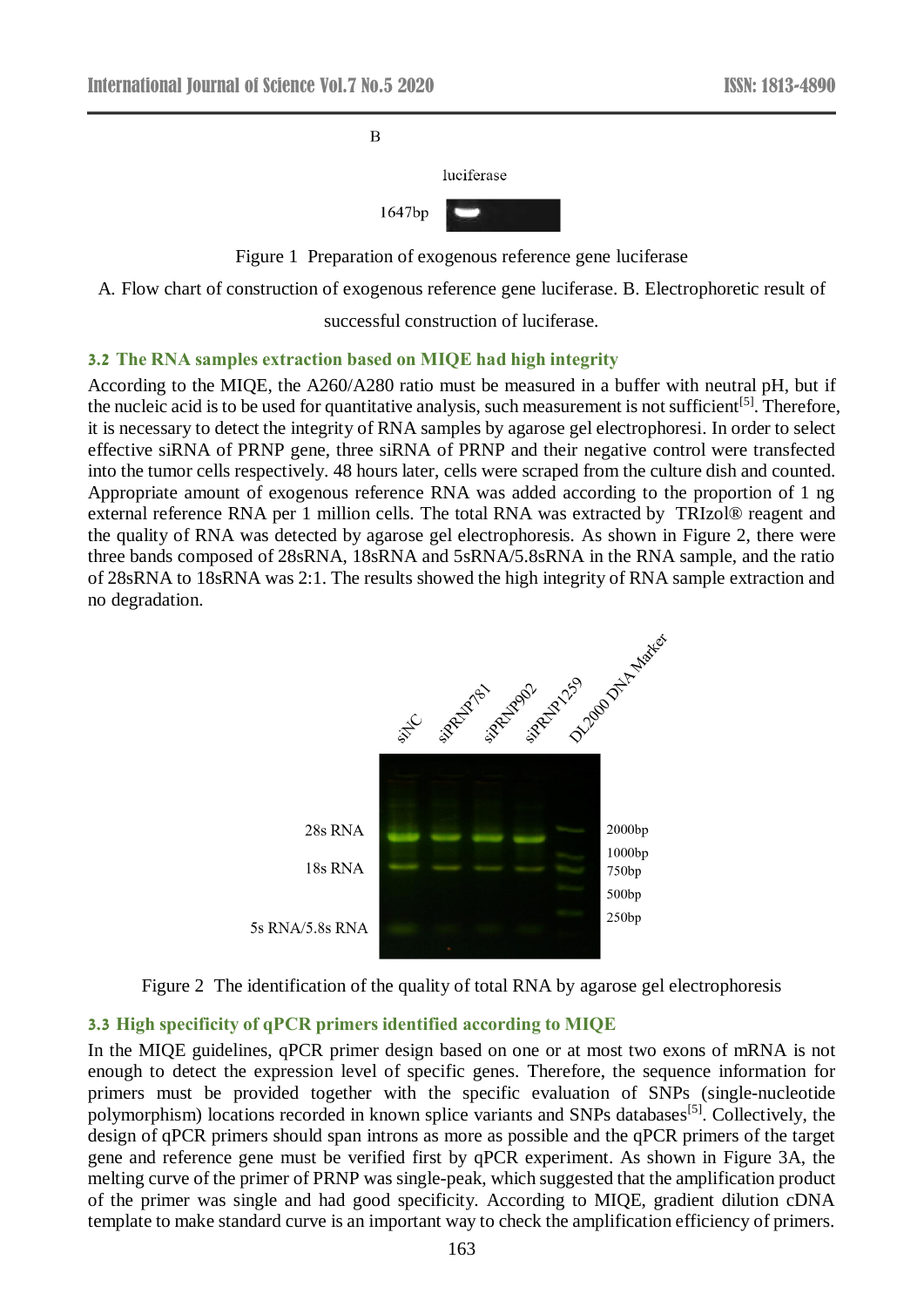The result in Figure 3B showed that the  $\mathbb{R}^2$  of standard curve is larger than 0.95, amplification efficiency is within 90%  $\sim$  110%, and slope is close to the theoretical value of 3.4, which fully illustrated that the primer design of exogenous reference gene luciferase guided by MIQE was reliable and that the amplification product has high specificity (Figure 3).



The qPCR primer of PRNP gene the qPCR primer of Reference gene: Slope-3.4 R\*2=0.995 E=99.7%

Figure 3 The identification of specificity of primers of PRNP and luciferase

A. The melt curve of PRNP primer. B. The standard curve after cDNA amplification by gradient of

the luciferase (exogenous reference gene) primers.

#### **3.4 The standard deviation of reference gene of different samples under the MIQE standard was small**

Samples of PRNP siRNA-transfected cells and the control cells were treated according to MIQE guidelines, and then the exogenous reference gene luciferase was added to the samples according to the proportion of 1 ng luciferase RNA per 1 million cells. In the traditional qPCR experiment, housekeping genes (GADPH, ACTB, 5.8sRNA, etc) were used as the reference genes for quantitative analysis, but without determining whether the target gene (PRNP) is related to the housekeping genes, the results of this method are possibly inaccurate. As shown in Table 1, by comparing the CT values of internal and external reference genes in the control group (siNC) and knockdown groups (siPRNP781, siPRNP902, siPRNP1259), it is found that under the same experimental conditions, the standard deviation of CT value of exogenous reference gene luciferase detected according to MIQE is much smaller, suggesting that the qPCR data under the guidance of MIQE is more accurate.

Table 1 The standard deviation of CT value of reference gene between different samples

| <b>Samples</b> | Traditional qPCR experiment<br>(CT value of Actin) | The standard deviation<br>of CT value of ACTB | The qPCR experiment<br>base on MIQE (CT value)<br>of luciferase) | The standard<br>deviation of CT value<br>of luciferase |
|----------------|----------------------------------------------------|-----------------------------------------------|------------------------------------------------------------------|--------------------------------------------------------|
| siNC           | 22.63 22.68 22.50                                  | 0.092                                         | 16.94 16.90 16.89                                                | 0.022                                                  |
| siPRNP781      | 18.97 18.80 19.51                                  | 0.371                                         | 16.78 16.83 16.92                                                | 0.058                                                  |
| siPRNP902      | 16.50 16.34 16.52                                  | 0.096                                         | 16.90 16.69 16.78                                                | 0.086                                                  |
| siPRNP1259     | 22.86 22.52 21.55                                  | 0.676                                         | 16.92 16.89 16.92                                                | 0.014                                                  |

#### **3.5 Effective siRNA of PRNP gene was screened out under the MIQE standard**

Currently, PRNP is mainly reported to regulate the proliferation of osteosarcoma cells<sup>[14]</sup>, but there are few reports about its other functions in cells and its effective siRNA. Above, we used the melt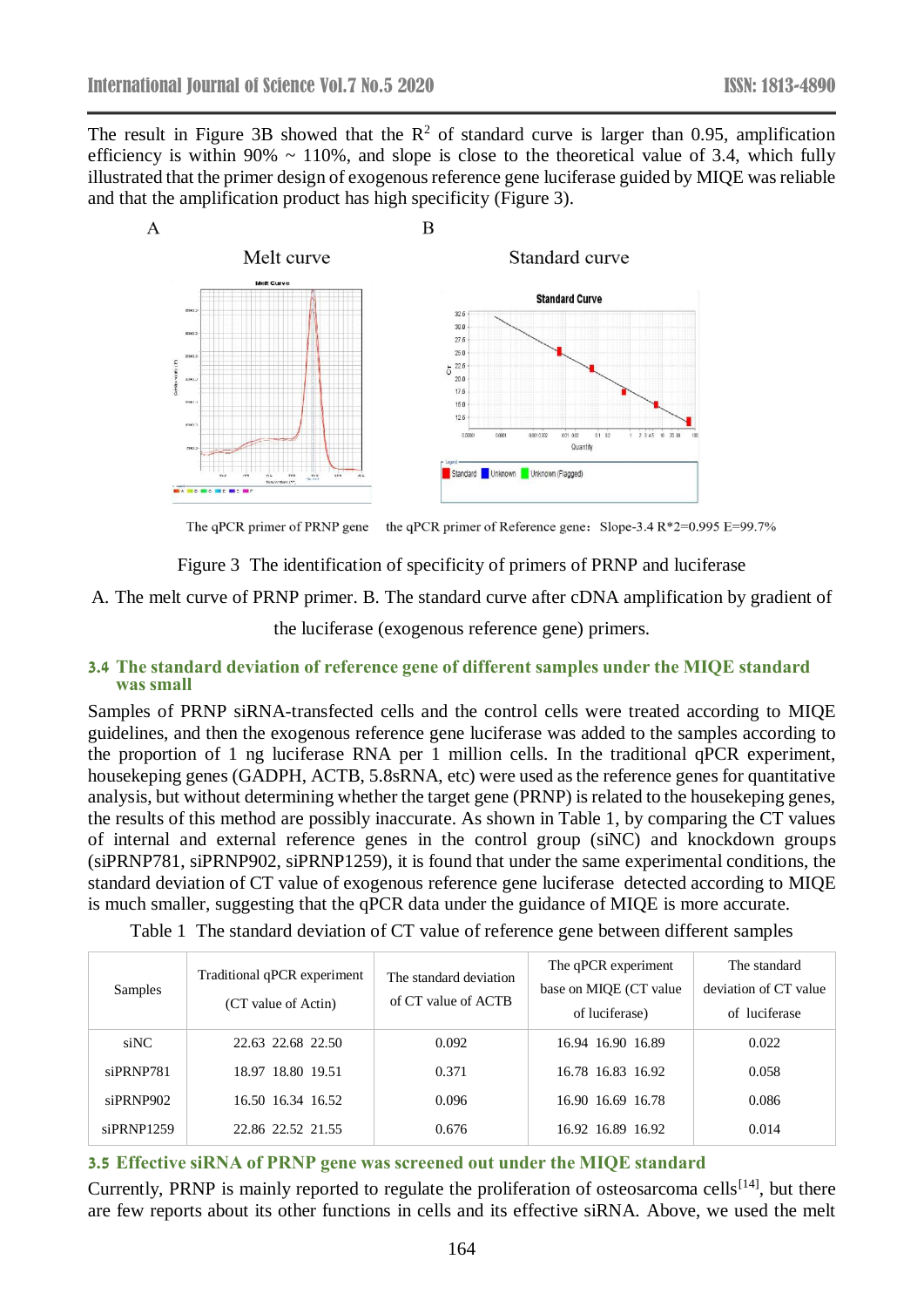curve and standard curve to determine the specificity of the qPCR primers of PRNP gene. Then we designed three siRNA targeting PRNP and their targeting sequences on PRNP was shown in materials and methods, The PRNP siRNA and its control siRNA were transiently transfected into the U2-OS cells (osteosarcoma cells). After 48 hours of expression, the cells were harvested for counting. According to the above proportion, an appropriate amount of RNA of luciferase gene was added to the cells, and then the total RNA was extracted. Based on the requirements of MIQE, we subsequently remove the genome contamination in the samples using DNase before reverse transcription. After RNA reverse transcription, qPCR assay was carried out. The experiments included three independent biological repeats, and each contained three same samples. The result in Figure 4 showed that siPRNP1259 effectively knocked down the expression of PRNP gene in U2-OS cells.



Figure 4 The effect of three siRNAs of PRNP on its expression

#### **3.6 siPRNP1259 decreased the ability of cells to form colony through reducing the expression of PRNP**

It has been reported that PRNP gene is overexpressed in osteosarcoma and may promote the growth and proliferation of osteosarcoma<sup>[14]</sup>. Therefore, we tested whether knockdown of PRNP with siPRNP1259 would affect the colony formation of osteosarcoma cells. To this end, siPRNP1259 was transfected into osteosarcoma U2-OS cells to observe its effect on the number of colony formation. Two weeks later, the results showed that the number of colony decreased after PRNP expression was knocked down (Figure 5), which suggested that PRNP knockdown inhibited the ability of colony formation of osteosarcoma cells, and also suggested that it was feasible and reliable to guide the screening of effective siRNA according to MIQE guidelines.



Figure 5 Knockdown of PRNP inhibited the ability of colony formation of U2-OS cells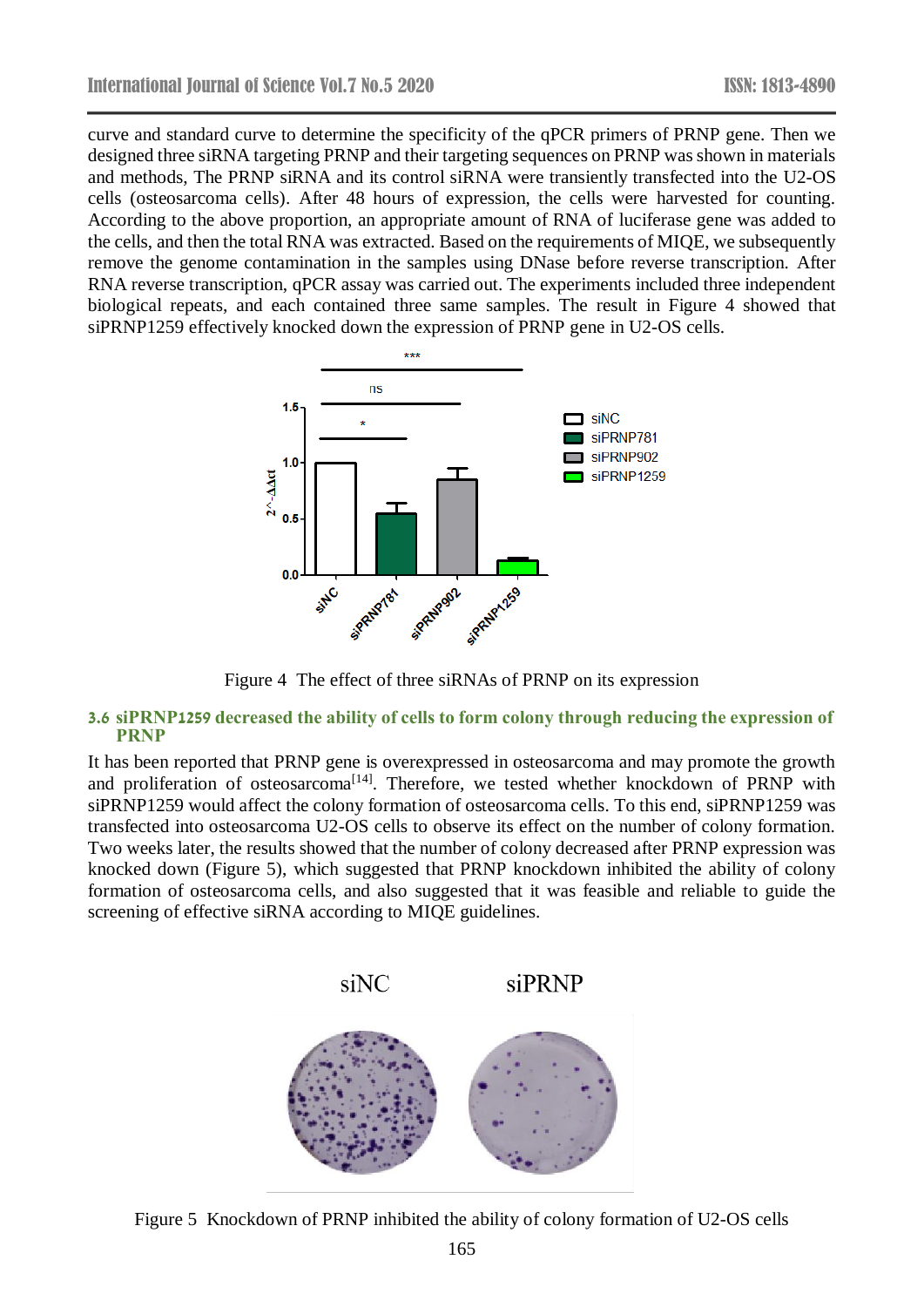## **4. Conclusion**

In many published literatures, due to the lack of detailed information of qPCR experiments, there are many uncertainties and low repeatability in the experimental results of qPCR. For example, the storage and preparation of samples, if the quality of nucleic acid is not qualified, the experimental results will be unstable, the improper selection of several pairs of primers involved in qPCR will lead to low detection efficiency, and inappropriate data and statistical analysis will mislead the experimental results<sup>[19,20]</sup>, so the emergence of MIQE guidelines has practical scientific significance. It is precisely because of the standardized experimental operation and experimental environment required by the guidelines that the repeatability and accuracy of qPCR results are greatly improved [21] .

In this study, MIQE standard was used to guide qPCR assay to screen valid sequence of siRNA of PRNP genes. From the success of construction and *in vitro* reverse transcription of exogenous reference gene, to the successful application of exogenous reference gene in qPCR experiments, as well as the small standard deviation of CT value of exogenous reference gene among different samples, it showed that MIQE guidelines ensured the reliability of qPCR experiments. It was reported that PRNP gene was over expressed in osteosarcoma<sup>[14]</sup>, suggesting that PRNP gene might promote the growth of osteosarcoma. In agreement with this, our result showed that PRNP gene knockdown inhibited the colony formation ability of osteosarcoma cells, indicating that PRNP played a role in promoting cell growth. This also proved the effectiveness of siRNA screened under the guidance of MIQE standards. In our previous experiments, we screened siPRNP902 from three siRNAs by traditional qPCR, but it had no effect on the ability of osteosarcoma cell colony formation. Therefore, under the guidance of MIQE standards, we could better screen out the effective siRNA.

## **Acknowleagements**

This work was supported by the Natural Science Foundation of Guangdong Province (2018A030313544, 2019A1515010182), and the Guangzhou Science and Technology Project (201707010263).

## **References**

- [1] Kleppe K, Ohtsuka E, Kleppe R, et al. Studies on polynucleotides. XCVI. Repair replications of short synthetic DNA's as catalyzed by DNA polymerases[J]. Journal of Molecular Biology, 1971, 56:341-361.
- [2] Maxime Dooms, Abalo Chango, Afif Abdel-Nour. Quantitative PCR (qPCR) and the Guide to good practices MIQE: Adapting and relevance in the clinical biology context[J]. Annales De Biologie Clinique, 2014, 72:265-269.
- [3] Huggett JF, Foy CA, Benes V, Emslie K, Garson JA, Haynes R, et al. The digital MIQE guidelines: minimum information for publication of quantitative digital PCR experiments[J]. Clinical Chemistry, 2013, 59:892-902.
- [4] Buschmann D, Haberberger A, Kirchner B, Spornraft M, Riedmaier I, Schelling G, Pfafflfl MW. Toward reliable biomarker signatures in the age of liquid biopsies—how to standardize the small RNA-Seq workflflow[J]. Nucleic Acids Research, 2016, 44:5995-6018.
- [5] Bustin S A, Vladimir B, Garson J A, et al. The MIQE Guidelines: Minimum Information for Publication of Quantitative Real-Time PCR Experiments[J]. Clinical Chemistry, 2009, 55:611- 622.
- [6] Ståhlberg A, Hakansson J, Xian X, Semb H, Kubista M. Properties of the reverse transcription reaction in mRNA quantification[J]. Clinical Chemistry, 2004, 50:509-515.
- [7] Doma MK, Parker R. RNA quality control in eukaryotes[J]. Cell, 2007, 131:660-668.